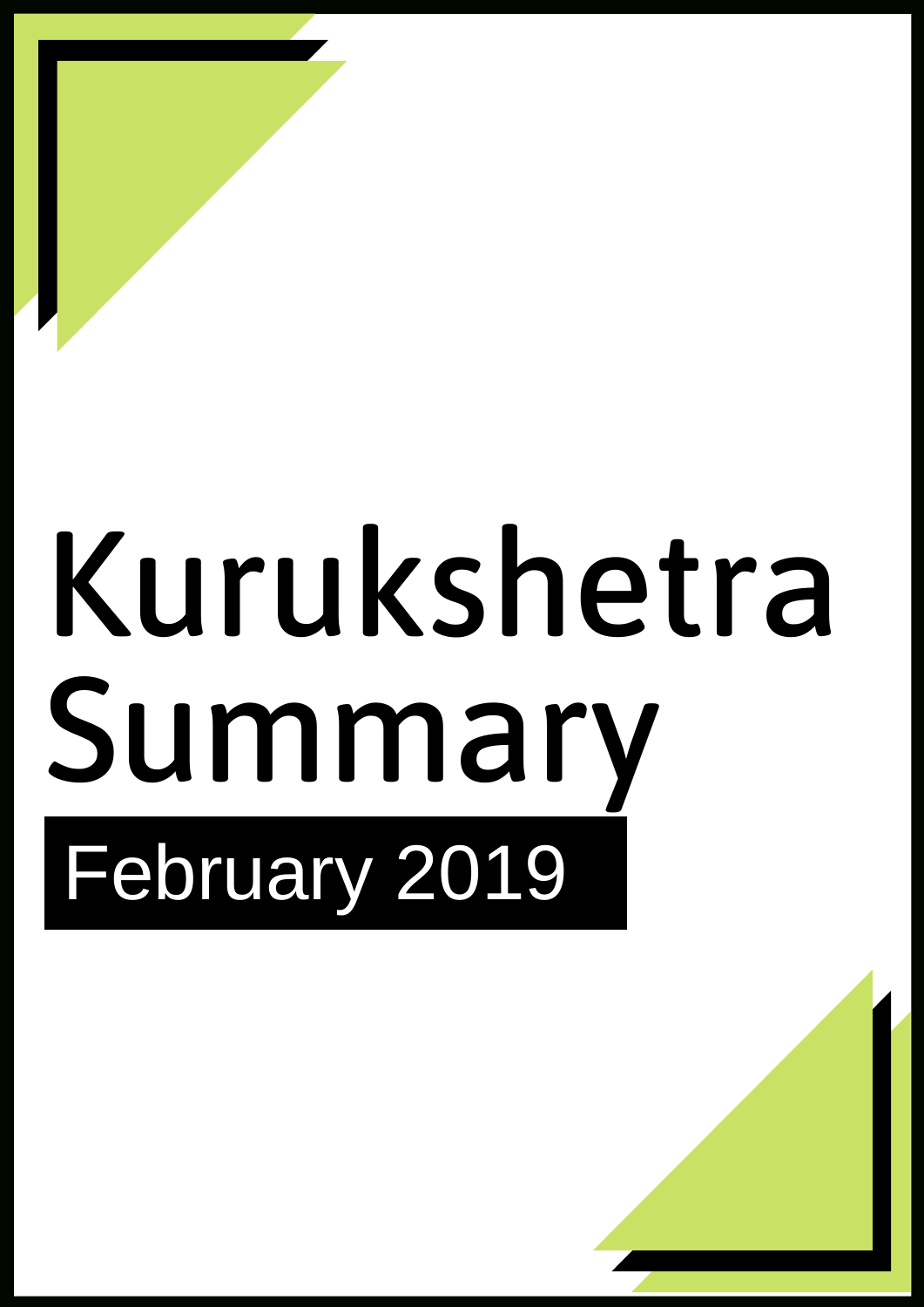# **K U R U K S HE T R A S U M M A R Y F E B R U A R Y 2 0 1 9**

## **Boosting Agricultural Growth**

## **Present Government's Contribution to Agriculture Sector**

- Budgetary allocation of **Rs. 2,11,694 crore** for agriculture from 2014-2019.
- Constitution of two corpus funds Micro Irrigation Fund and Diary Processing and Infrastructure Fund
- Approval of **PM-AASHA scheme**

**Clekr**

- Constitution of a **working group** by NITI Ayog
- Under **Pradhan Mantri Fasal Bima Yojana** payment of 25% of the loss claims is being made immediately.
- e-NAM portal was launched to bring transparency in the agriculture market sector.
- Promotion of organic farming under "**Paramparagat Krishi Vikas Yojana**"
- **Soil Health Scheme** is providing feedback to the farmers on the fertility of their agricultural land.
- Large scale activities under "**National Mission on Oilseed and Oil Palm**" to meet the requirement of edible oil in the country.
- **Agricultural Mechanization Promotion Scheme** has been launched in Punjab, Haryana, Uttar Pradesh and NCR to decrease cost of farming and increase crop yield.
- **E-Pashudhan Haat Portal** has been set up to link breeders of native bovine breed and the farmers.
- **Deep Sea Fishing scheme** was launched to increase fish production by 2019-20 to the level of 15 million tonnes.
- **ARYA** has proved successful in making agriculture an attractive occupation for youth
- **Rural Entrepreneurship Awareness scheme** has been launched for students.
- **Fact Box:** At present the number of livestock in India is around 30 crore which of 18% of the livestock in the world.
- **Fact Box:** India is at the first place in milk production and contributes 19% of the world's total milk production
- **Fact Box:** It is an annual exercise that the Commission for Agricultural Costs and Prices announces the minimum support prices of two dozen of crops, but only four are being procured by the Government at those announced prices.
	- Wheat and Paddy are procured by Food Corporation of India
	- Sugarcane is procured by Sugar Mills of the state
	- Cotton is procured by Cotton Corporation of India.

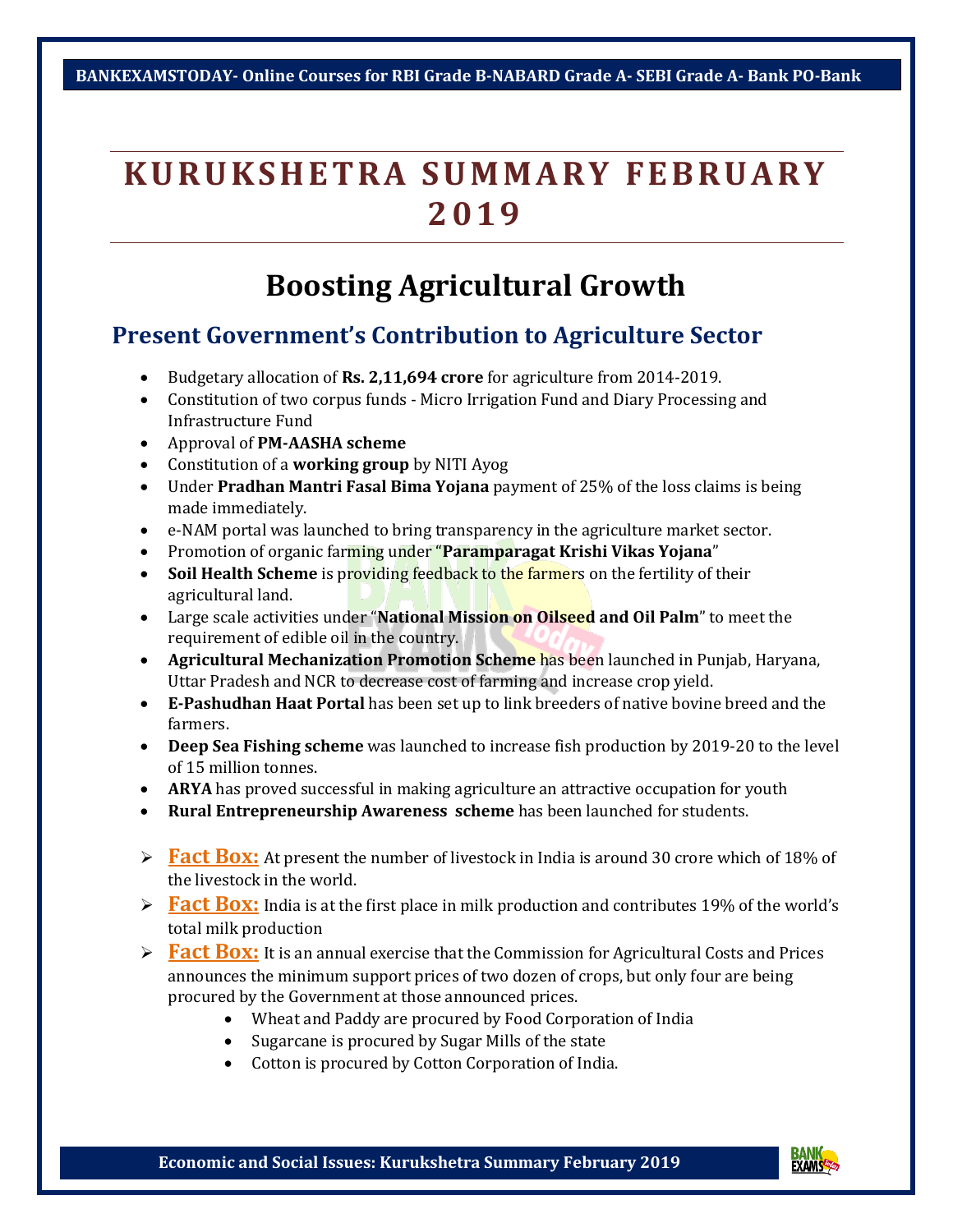## **New Crop Procurement Policy**

**Clekr**

The new procurement policy was announced by the central government would help mitigating the uncertainty as well as the fear of volatile and unvafovourable prices of crops. In this policy, three alternatives have been suggested:

(i) Additional crops will be procured by the central government with partnership of the concerned state government.

(ii) The seller of the crops would be paid the balance of Minimum Support Price and the market price by the government, but the farmers would have to register themselves with the regulated market of the area.

(iii) The private traders can procure those products but those traders would have to pay the MSP as announced by the central government.

- **Fact Box:** Agriculture sector in India accounted for 14.8% of the GDP at 2011-12 prices in 2017-18
- National Youth and Parliament Festival2019 was launched on 12th January 2019 by the Minister of State for Youth Affairs and Sports col. Rajyavardhan Singh Rathore to begin the celebration of the National Youth Day.
- It was organized on the theme "Find Solutions and Contribute to Policy".
- Youth in the age bracket of 18-25 years are invited to participate in the district youth parliaments.

*Government of India, with its commitment to double farmers' income by 2022 launched several new and innovative initiatives to accelerate agricultural growth rate sustainably.*

## **New Varieties, New Hopes**

- ICAR developed and released a total of 796 new crop varieties during last four years and 136 varieties of horticultural crops.
- HD CSW-18 (wheat) will reduce the water requirement and will help in residue management.
- Virat is an extra early (52-55 days) high protein variety to of Mungbean.
- Eight GM Bt Cotton varieties were developed for commercial cultivation. These varities are tolerant to cotton bollworm and its seeds can be used by farmers for 2-3 years.

*To fight against malnutrition through agricultural research, an array of biofortified crops and horticultural crops have been developed. For instance:*

- Rice variety **CR Dhan 310** is protein rich.
- Wheat **HPBW01** carries high iron and zince.
- Pomegranate **"Solapur Lal"** has iron, zinc and vitamin C
- **Medika Grape** is full of anti-oxidants that help fight cancer.

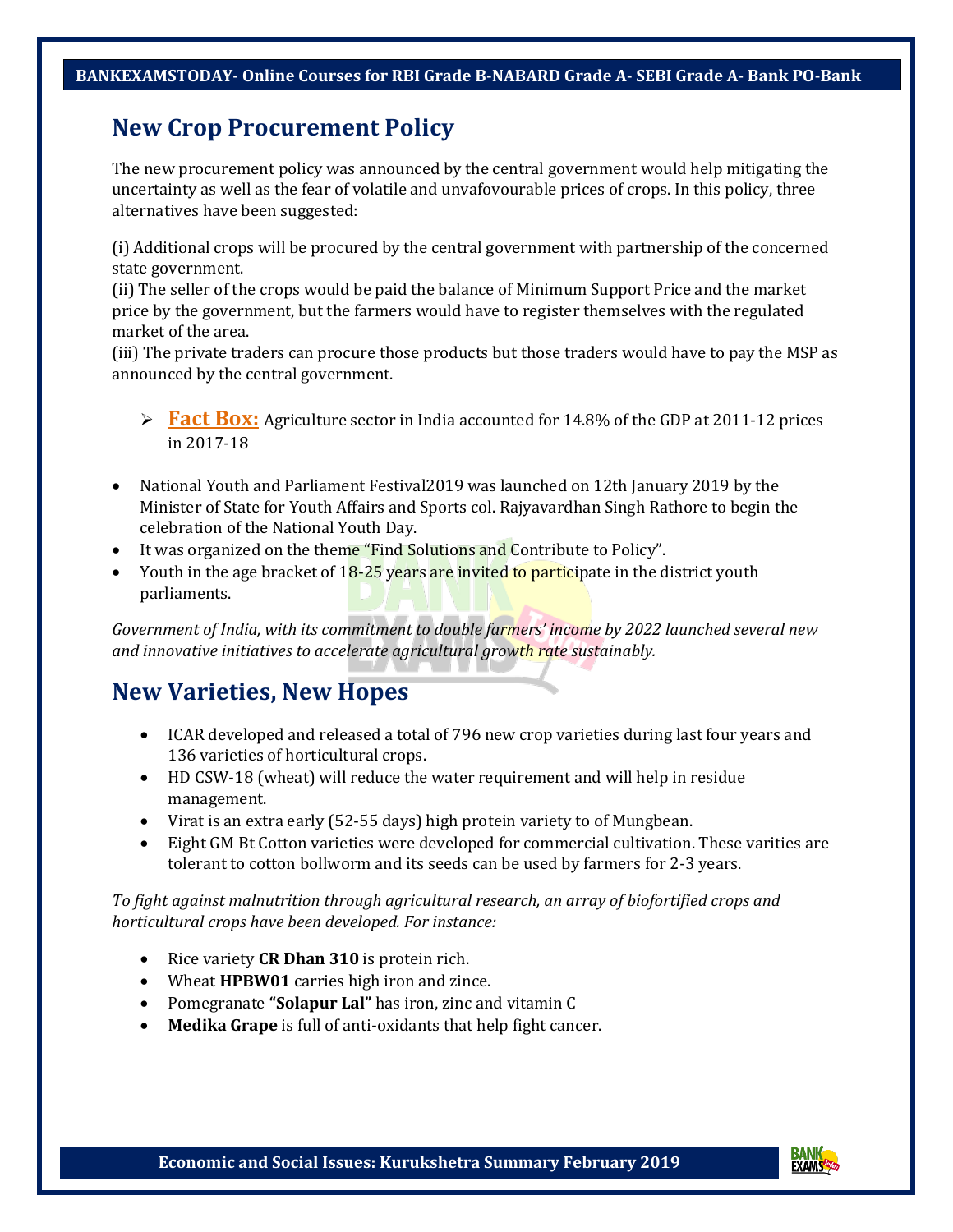## **Improved Livestock for Livelihood Security**

Breeds of popular livestock species were developed through systematic research mainly for higher production. In this regard, four backyard poultry varieties were developed and released having more than double the egg production as compared to the native/local breeds 50-70 eggs/annum.

- Jharsim poultry bird released for Jharkhand and Bihar has a capacity of producing 1230-13- eggs per annum.
- Narmada Nidhi for Madhya Pradesh- 180 eggs/annum
- Kamrupa for Assam 118-130 per annum
- Himsamridhi for Himachal Pradesh- 140/150 per annum
- A new breed of sheep "Abhishan" has been developed for dry areas of the country.
- In fisheries sector, the technology of marine cage culure of high-value Cobia and Silver Pompano fish is proving a change changer technology in coastal regions.
- To address the challenge of climate change at village level, ICAR and Department of Agriculture Co-operation and Farmers Welfare are working collaboratively to demonstrate 100 climate resilient and integrated farming technologies at farmers' fields. So far, 151 climate resilient villages have been established.
- During last 4 years, scientists have developed 490 crop varieties with significant climate resilience characteristics.

**Fact Box:** Recently PM Narendra Modi dedicated the Nanaji Deshmukh National Phenomics Facility to the nation that is located at the Indian Agricultural Research Institute, New Delhi

## **Government Scheme:**

**Clekr**

- In a novel extension scheme named, **" Mera Gaon Mera Gaurav",** four agricultural scientists work with five identified villages and share their experience on agriculture and allied enterprises to solve the issue and problems of farmers at the field level.
- **Attracting and Retaining Youth in Agriculture** (ARYA) is an extension program which emphasizes entrepreneurship development and value chain management to attract and empower the youth in rural areas. The program is being implemented in 25 states through 25 KVKs.
- **Farmers First scheme** is enriching farmers-scientists interface through which scientists are working with more than 48,000 farm families to increase their income.

## **ICAR- Driver of Agricultural Research and Extension in India**

- $\triangleright$  ICAR stands for-Indian Council of Agricultural Research
- $\triangleright$  It was established in-1929
- Why- To serve the nation as an apex body of agricultural research, education and extension.
- Works under- Ministry of Agriculture and Farmers' Welfare
- $\triangleright$  National level research institure: 101
- $\triangleright$  Krishi Vigyan Kendras- 692

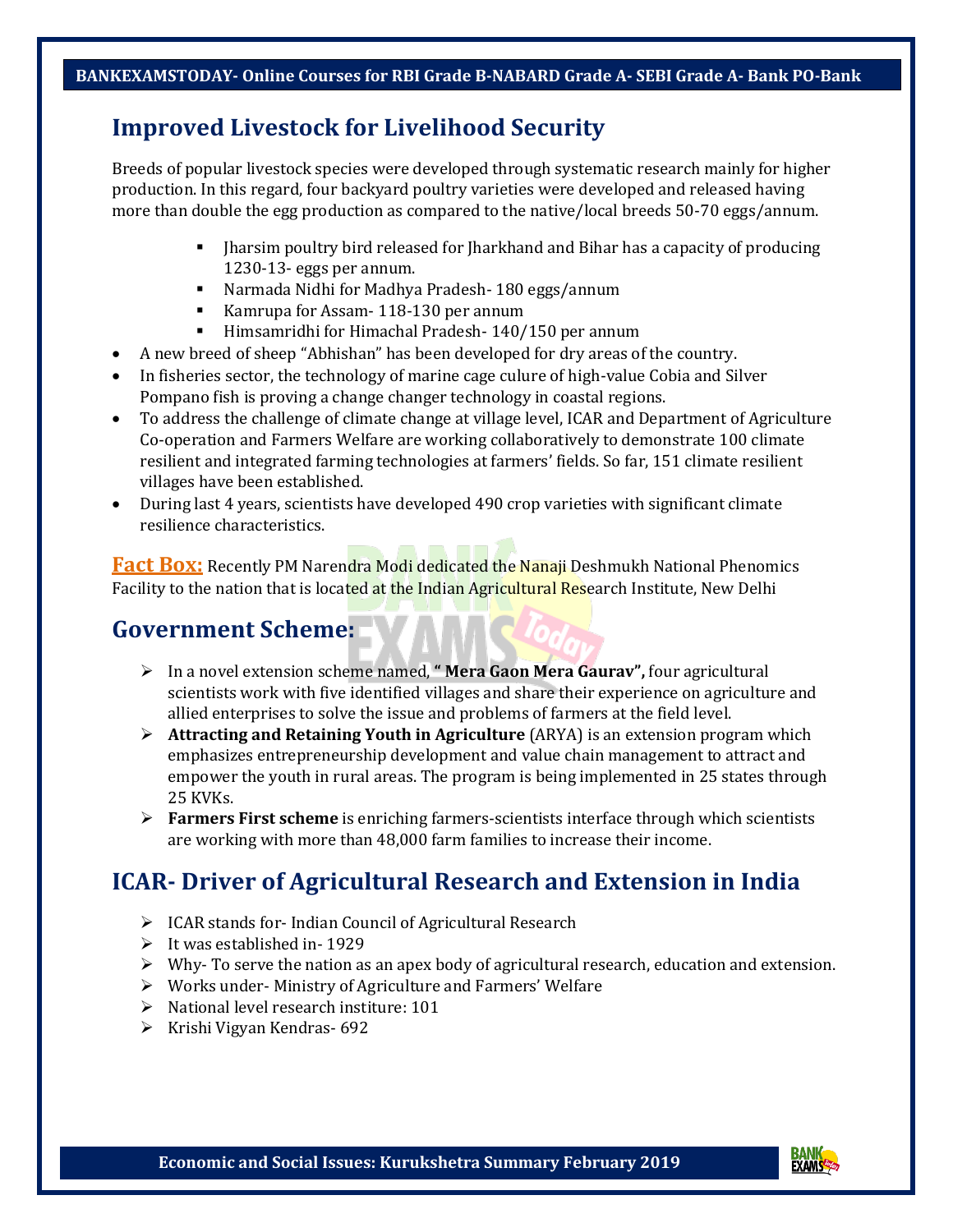## **Micro-Irrigation for Agricultural Growth**

**Fact Box:** India accommodates more than 17% of the world's population but the country has only 4% water resources and 2.5% land resources of the world.

*According to National Water Policy 2012, water saving irrigation has been given vital importance to achieve water use efficiency. Micro irrigation is an innovative water saving technology in which water is directly supplied to the crops.*

#### **Different types of irrigation system:**

- $\triangleright$  Drip irrigation
- $\triangleright$  Sprinkler irrigation
- $\triangleright$  Micro sprinkler irrigation
- $\triangleright$  Porous pipe
- $\triangleright$  Rain gun

**Clekr**

#### **Drip irrigation and sprinkler irrigation dominate among all these systems.**

- Major crops cultivated under **drip irrigation** are: sugarcane, banana, cotton, lemon, grapes, oranges, mangoes and wide variety of vegetables.
- **Sprinkler irrigation** system is used for groundnut, wheat, millet, sorghum and mustard.

## **Scheme**

#### **Har Khet ko Pani "Prime Minister Krishi Sinchayee Yojana"**

Pradhan Mantri Krishi Sinchayee Yojana (PMKSY) has been formulated with the **vision of extending the coverage of irrigation 'Har Khet ko pani' and improving water use efficiency 'More crop per drop'** in a focused manner with end to end solution on source creation, distribution, management, field application and extension activities. The Cabinet Committee on Economic Affairs chaired by Hon'ble Prime Minister has accorded approval of Pradhan Mantri Krishi Sinchayee Yojana (PMKSY) in its meeting held on **1st July, 2015**. PMKSY has been approved for implementation across the country with an outlay of Rs**. 50,000 crore in five years**.

**Fact Box:** Gujarat has established "Gujarat Green Revolution Company Limited in 2005 for successful implementation of government schemes for micro irrigation.

#### **Agriculture Produce Marketing Committee Regulation Act**

- $\triangleright$  All the wholesale markets for agricultural produce that adopted the Agricultural Produce and Market Committee Regulation Act are terms as regulated markets.
- $\triangleright$  All the states have enacted the act except Kerala, Jammu and Kashmir and Manipur.
- $\triangleright$  The act mandates that the sale or purchase of agricultural commodities notified under the act is to be carried out in a specified market areas, yards or sub-yards. These markets must have a proper infrastructure for sale of farmers' produce.
- $\triangleright$  Prices are determined by open auctions in the presence of an official of the market committee.

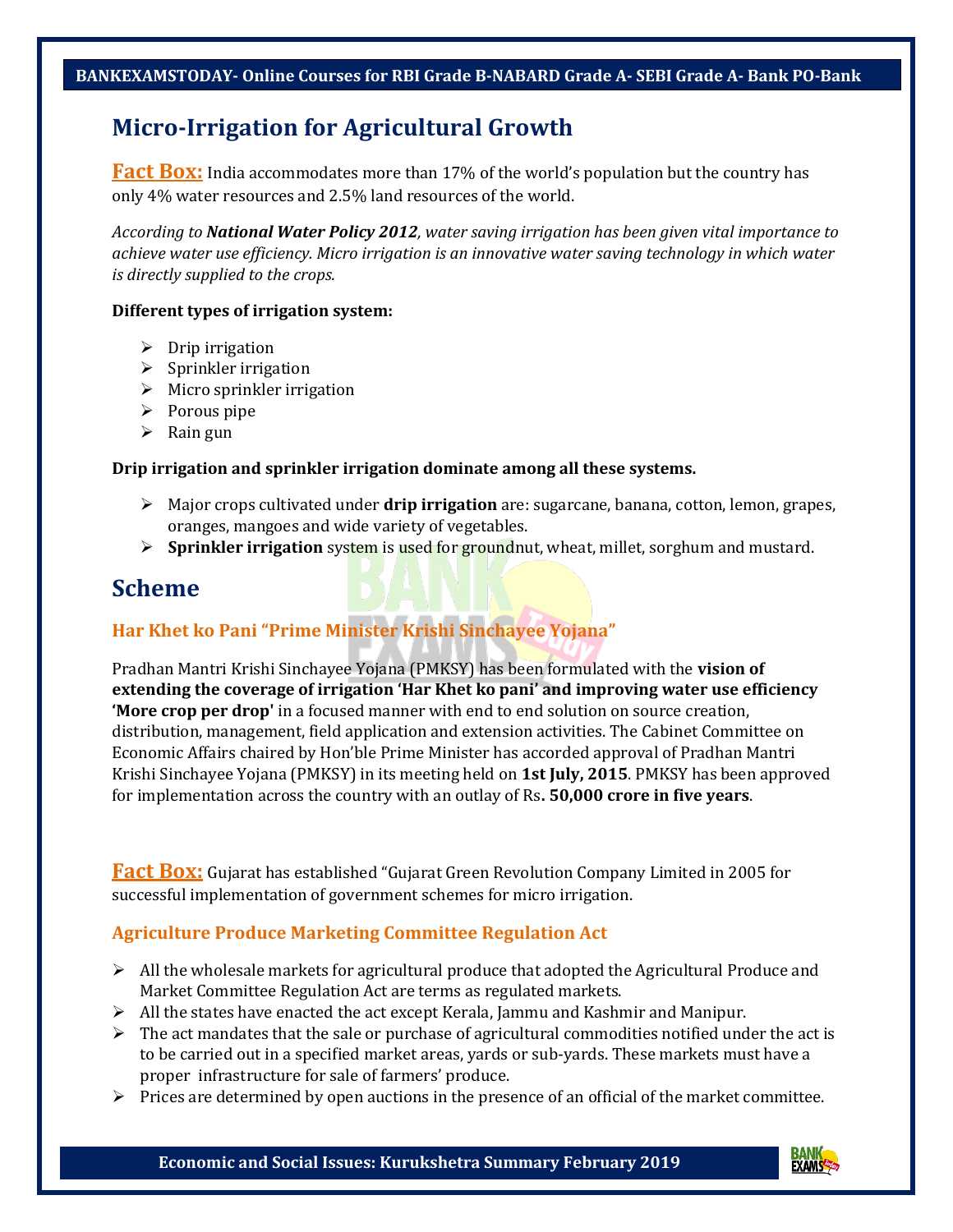The Inter-Ministerial Task Force of Agricultural Marketing Reforms 2002 recommended that the APMC act be amended to allow for direct marketing and the establishment of agricultural markets in the private and co-operative sectors. On the recommendations of the committee, the government had come up with a Model APMC Act in 2003.

#### **APMC Act 2003**

**Clekr**

- $\triangleright$  Private sector and co-operatives can be licensed to set up markets
- $\triangleright$  Provision of contact farming and direct marketing by private players

## **e-Nam Portal**

- $\triangleright$  The electronic National Agriculture Market (e-NAM) was launched in April 2016. It networks the existing Agricultural Produce Market Committees mandis to create a unified national market for agricultural commodities.
- Small Farmers Agri-business Consortium is the leading agency for the implementation of e-NAM.
- $\triangleright$  At present 585 regulated markets in 14 states ae linked with e-NAM which helps farmers/producers to discover real-time price in a transparent manner.

## **Scheme**

#### **Paramparagat Krishi Vikas Yojana**

- It was launched in April 2015 as an elaborated component of Soil Health Management under the centrally sponsored scheme, National Mission on Sustainable Agriculture.
- $\triangleright$  It aims at supporting and promoting organic farming.
- Under PKVY Organic farming is promoted through adoption of organic village by cluster approach and PGS (Participatory Guarantee System) certification.
- $\triangleright$  Funding pattern is in the ratio of 60:40 in plain areas
- $\geq 90:10$  for north eastern and Himalayan states
- $\geq 100\%$  centrally funded in Union Territories

## **Government Efforts to Promote Agri-Business**

- $\triangleright$  ICAR has taken a lead to initiate a network of 25 agri-business incubation centres in differences states of under National Agriculture Innovation Fund scheme.
- $\triangleright$  ARYA Scheme is being implemented in 25 states through KVKs, one district from each state.
- **Student Rural Entrepreneurship Awareness Development Yojana** (READY) was started in 2015-16 which is an essential course module for the award of degree at the bachelors level.
- $\triangleright$  To provide better marketing facilities to the farmers, the government has come out with a new model named as "**The Agricultural Produce and Livestock Marketing Act 2017.**
- $\triangleright$  Market Research and Information Network scheme is covering 3355 wholesale mandis across the country linked to Agmarknet Portal.
- $\triangleright$  GoI has launched an umbrella scheme "Pradhan Matri Annadata Ay SanrakShan Abhiyan (PM-AASHA) which implements the Price Support Scheme for procurement of pulses, oilseed and copra

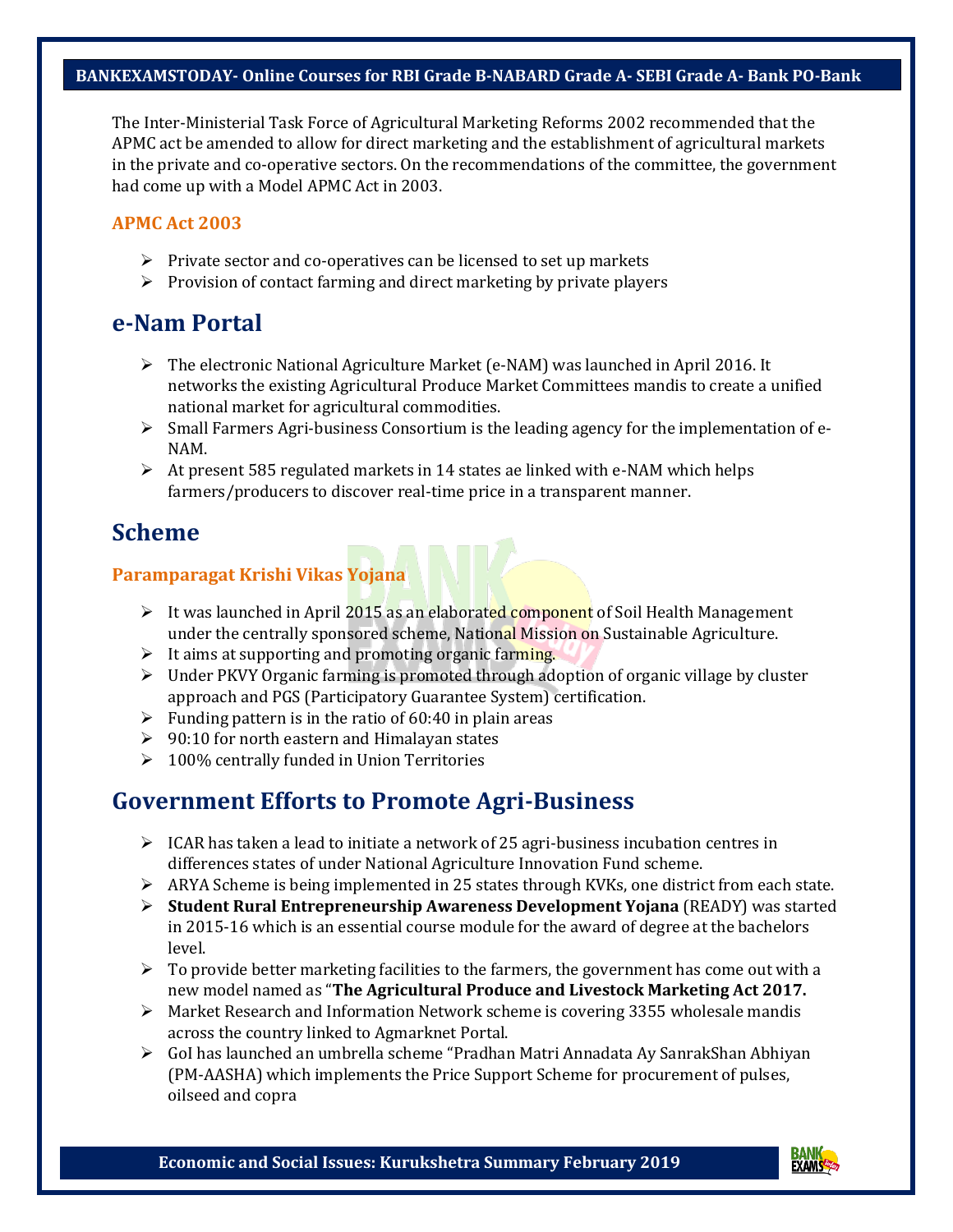- $\triangleright$  GoI has approved the increase in MSPs for all Rabi crops for 2018-19 at the level of at least 150% of the cost production.
- $\triangleright$  Under Pradhan Mantri Kisan Sampada Yojana promotion, modernization and capacity enhancement of food processing industries in the country has been initated with a total allocation of Rs. 6000 crore
- $\triangleright$  A new scheme "Operation Green" for integrated development of tomato, onion and potato (TOP) crops value chain was launched in November 2018 with an outlay of Rs. 500 crore

## **Scheme**

**Clekr**

#### **Interest Subvention Scheme**

- $\triangleright$  To provide credit at reasonable rate of interest at 7% to the farmers, GoI is implementing Interest Subvention Scheme of 2% for short-term crop loans upto Rs. 3 lakh through public and private sector banks.
- $\triangleright$  Besides 2% interest subvention, the farmers on prompt repayment of crop loans are also provided 3% additional interest subvention.
- $\triangleright$  In case of prompt payee farmers, the short term crop loans are provided at an effective interest rate of 4% per annum.
- $\triangleright$  The benefit of interest subvention is extended for a period of upto 6 months to small and marginal farmers having KCC on loan against negotiable warehouse receipts with the purpose of preventing distress sale of produce.

## **Accelerated Irrigation Benefit Program (AIBP)**

The Union Government launched the Accelerated **Irrigation Benefits Programme (AIBP) in 1996-97** for providing financial assistance, to expedite completion of ongoing Major/Medium Irrigation (MMI) including Extension, Renovation and Modernization (ERM) of irrigation projects and Surface Minor Irrigation schemes, as well as Lift Irrigation Schemes(LIS). Recently the government improved the program and prioritized 99 irrigation projects which were supposed to be completed by December 2019. This program is now included under the Pradhan Mantri Krishi Sinchayee Yojana and is being monitored regularly.

## **Improved Irrigation Techniques**

- $\triangleright$  A number of simple and innovative irrigation management technologies are now available which can accelerate agricultural growth:
- $\triangleright$  Laser land leveling replaces the inefficient operations of traditional soil scrapping after tillage operations.
- $\triangleright$  Famer eye judgment is replaced by sharp laser beam.
- $\triangleright$  Laser land leveling considerably lowers irrigation time for rice by 47-69 hours per hectare per season and for wheat by 10-12 hours ber ha per season.
- $\triangleright$  Permanent raised beds are suitable for regions with higher and uncertain rainfalls, heavy soil, wide thermal variations and farming system requiring shorter crop turn-around time
- $\triangleright$  Successful rice crop with lesser water inputs can be cultivated with raising the bund heights to capture all the rain water, scheduling irrigation through "Alternate Wetting and Drying" where irrigation is provided only after all the standing water has disappeared, delayed transplanting of paddy (beyond 10 june) so as to synchronize with onset of monsoon.